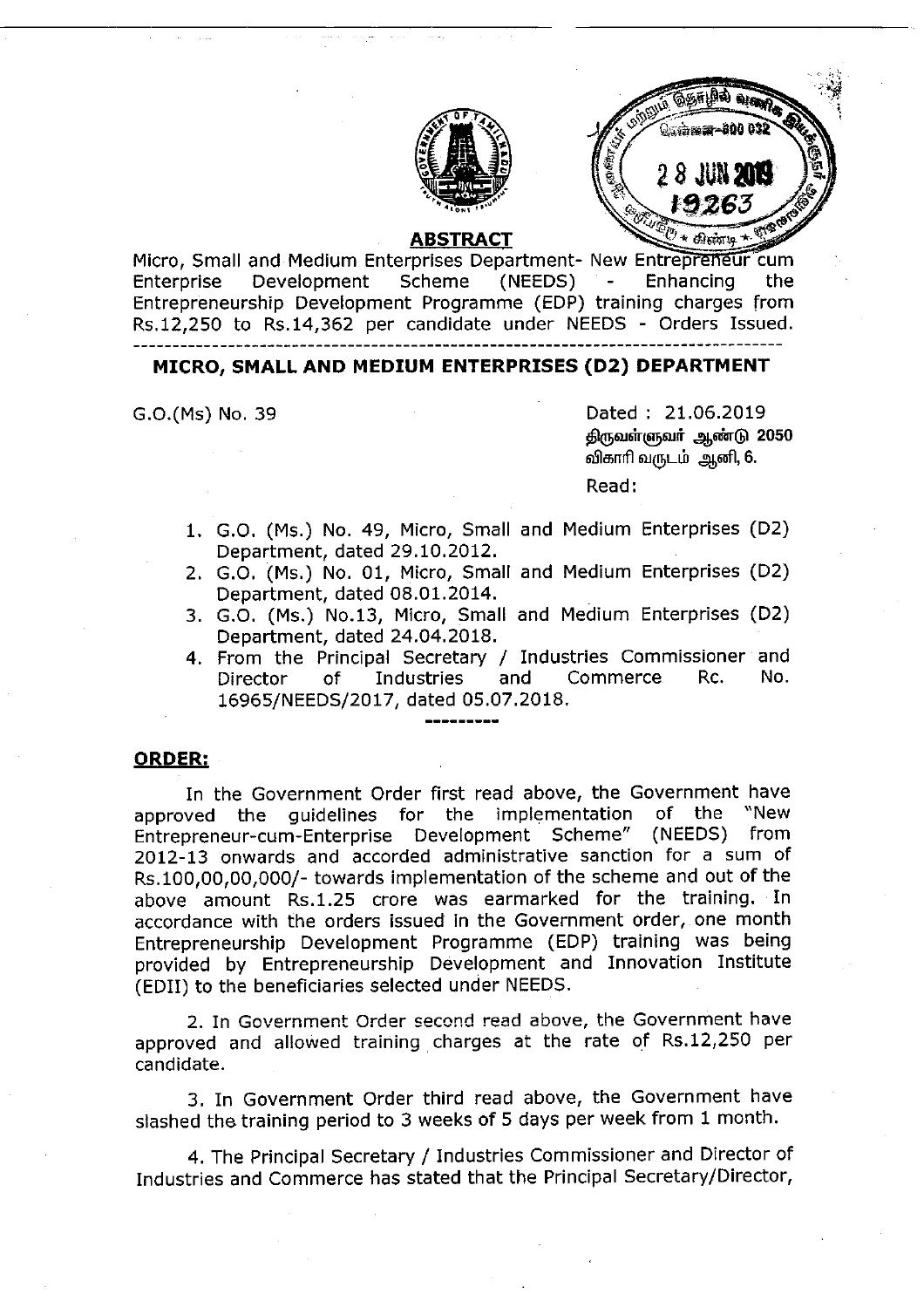Entrepreneurship Development and Innovation Institute (EDII) was requested to send the proposal for revision of the training fee considering the reduced training period. The EDII have proposed expenditure pattern for three weeks (15 days) EDP training for a batch comprising 25 candidates as follows:

| 1. | Inaugural/valedictory/contingencies   | Rs.12,000   |
|----|---------------------------------------|-------------|
| 2. | Honorarium                            | Rs.1,25,000 |
| 3. | Hiring of equipments, training hall   | Rs.70,500   |
| 4. | Refreshment expenses for candidates   | Rs.56,250   |
| 5. | Course material and other incidentals | Rs.23,500   |
| 6. | EDII cost at 20% of total cost        | Rs.71,812   |
|    | <b>Total Cost</b>                     | Rs.3,59,062 |
|    | Training charges per candidate        | Rs.14,362   |

5. The Principal Secretary / Director, Entrepreneurship Development and Innovation Institute (EDII), has proposed for enhancement of training fees per candidate to Rs.14,362/- from Rs.12,250/- being approved and allowed by the Government since the inception of the scheme and also stated that per head charges and components of expenses listed have escalated from the approved rate as allowed by the Government vide the Government Order  $2^{nd}$  read above.

6. The Principal Secretary / Industries Commissioner and Director of Industries and Commerce has therefore requested the Government to enhance the training charges from Rs.12,250 to Rs.14,362 per candidate allowable to be sanctioned and disbursed to EDII for conducting EDP training for three weeks (15 days) and EDP training for a batch comprising 25 candidates under NEEDS.

7. The Government after examination of the above proposal have decided to accept it and accordingly issue orders to enhance the training charges from  $Rs.12,250/$ - to  $Rs.14,362/$ - per candidate allowable to be sanctioned and disbursed to EDII for conducting EDP training for three weeks (15 days) and EDP training for a batch comprising 25 candidates under NEEDS.

8. The expenditure sanctioned in para 7 above shall be debited to the following head of account:

"2851-00-Village and Small Industries - 102 Small Scale Industries - State's Expenditure - MF. New Entrepreneurship cum - Enterprise Development Scheme - Entrepreneurship Development Programme Training - 372-01 Training"

# (IFHRMS DPC 2851 00 102 MF 37201)

### [Old DPC 2851 00 102 MF 7208]